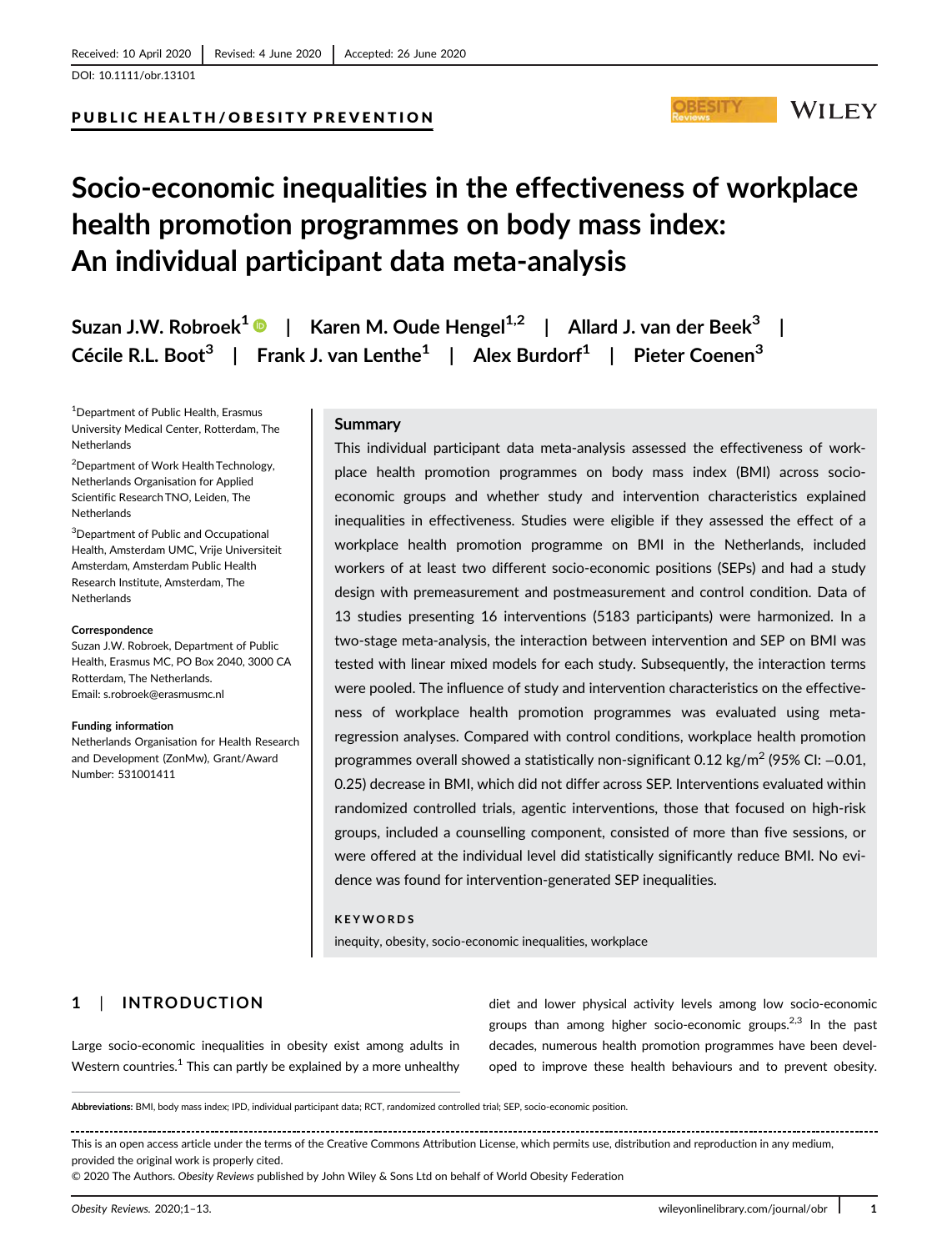**2 WILEY OBESITY ROBROEK ET AL.** 

However, there are concerns that health promotion programmes might increase, rather than reduce, inequalities due to a higher reach and/or effectiveness among individuals with a high socio-economic position (SEP) compared with those with a low SEP.<sup>4</sup>

Only limited information is available about the differential effectiveness of public health interventions across socio-economic groups.5,6 In several reviews, the majority of the included studies did not find differential effects of public health interventions targeting health behaviour across socio-economic groups. $5-10$  According to a framework for the likely impact of obesity prevention strategies on socio-economic inequalities in body weight, interventions can be categorized based on the degree to which an intervention involves the capacity of individuals to make independent, purposive choices (i.e., individual agency). $11$  This framework distinguishes agentic interventions (high individual agency), agento-structural interventions (some individual agency) and structural interventions (no individual agency). It is hypothesized that higher socio-economic groups will benefit more from interventions with a higher level of individual agency. $11$  Indeed, some studies showed that agentic interventions, such as health education or counselling programmes or mass media campaigns, could widen socio-economic inequalities in health behaviour or health. $5,6,9,11$  This is in contrast with structural interventions, such as removing unhealthy food options or fiscal interventions, which facilitate healthier choices and may contribute to reducing inequalities.  $6,9,11$  Agento-structural interventions do consider the environment, but individual agency is still important, for example, in interventions providing healthier food options in canteens. $11$ 

Health promotion activities can be implemented in different settings. The workplace has been identified as a promising setting for health promotion due to the substantial time adults spent at work and the ability to reach large groups of participants in a natural social network. A recent review has shown positive, but small, effects of workplace health promotion programmes on body mass index  $(BMI).<sup>12</sup>$ Because workplace health promotion programmes can vary in the degree of agentic involvement, ranging from entirely agentic (such as health education or counselling programmes) to structural interventions (such as removal of vending machines containing unhealthy food and drink options), understanding the equity impact is highly relevant. However, information on intervention-generated inequalities for workplace health promotion programmes is scarce. Overall, the majority of studies included in previous reviews on workplace health promotion programmes did not find differential effectiveness across socio-economic groups.<sup>8,13-15</sup> Yet most reviews compared workplace health promotion programmes provided to the general working population with those targeted to blue collar workers or workers with a lower SEP only.<sup>13,14</sup> Equity-specific subgroup analysis within specific interventions can contribute to understanding the differential effectiveness of interventions, which is possible in an individual participant data (IPD) meta-analysis. An IPD meta-analysis furthermore provides the opportunity to investigate which type of studies and interventions could contribute to reducing socio-economic inequalities in BMI. As described above, it is hypothesized that agentic interventions will increase socio-economic inequalities in BMI.

The current IPD meta-analysis enables analyses that go beyond those that have been performed in the original studies and conventional meta-analyses. The current study contributes to the existing literature in two ways. First, more in-depth insight into the differential effects within and across workplace health promotion programmes can be assessed with equity-specific subgroup analyses. Second, the influence of study design and intervention characteristics on these differential effects can be studied, which contributes to the understanding of the influence of specific study and intervention components on the effectiveness of workplace health promotion programmes. This IPD meta-analysis will be performed in the Dutch context, which enables to study the effectiveness of the interventions in heterogeneous populations in a rather homogeneous occupational health and social security context. The study aims to investigate the differential effects of workplace health promotion programmes on BMI between socio-economic groups and the extent to which study and intervention characteristics explain possible differences in effectiveness across groups.

# **2** | **METHODS**

# **2.1** | **Search strategy and selection of studies**

This IPD meta-analysis was performed according to the earlier published protocol, $16$  which was also registered with PROSPERO (CRD42018099878). The PRISMA-IPD guidelines were used for reporting our findings. As described in detail in the protocol paper, a systematic search was performed to identify relevant studies aimed at promoting healthy behaviour or preventing obesity among workers. The current paper evaluates differential effectiveness of workplace health promotion programmes on BMI. Another paper, using the same generic data set, evaluates differential effectiveness on health behaviours. The search was restricted to Dutch published and unpublished studies, ensuring that all participants are part of the same occupational health and social security system. Search terms included health behaviour, obesity, intervention, evaluation and worker/worksite. The full search strategy can be found in Supplementary file A. The search for published studies was performed in February 2018 in the following electronic databases: Embase, Medline Ovid, Web of Science, Cochrane Central and Google Scholar. In addition, reference lists of relevant systematic reviews were screened. The search for unpublished studies was conducted through screening of trial registers, databases of major Dutch funding agencies, a Dutch database for lifestyle interventions and consultation of experts.

Inclusion criteria for this specific paper were (i) an intervention study aimed at promoting healthy behaviour or preventing obesity, (ii) targeted at workers, (iii) performed in the Netherlands, (iv) from a study design with a reference group and at least one premeasurement and postmeasurement of BMI and (v) having an indicator for SEP (i.e., educational level, job title or income). Interventions on workers from a clinical sample were excluded, as well as interventions with participants from a single socio-economic group. No restrictions were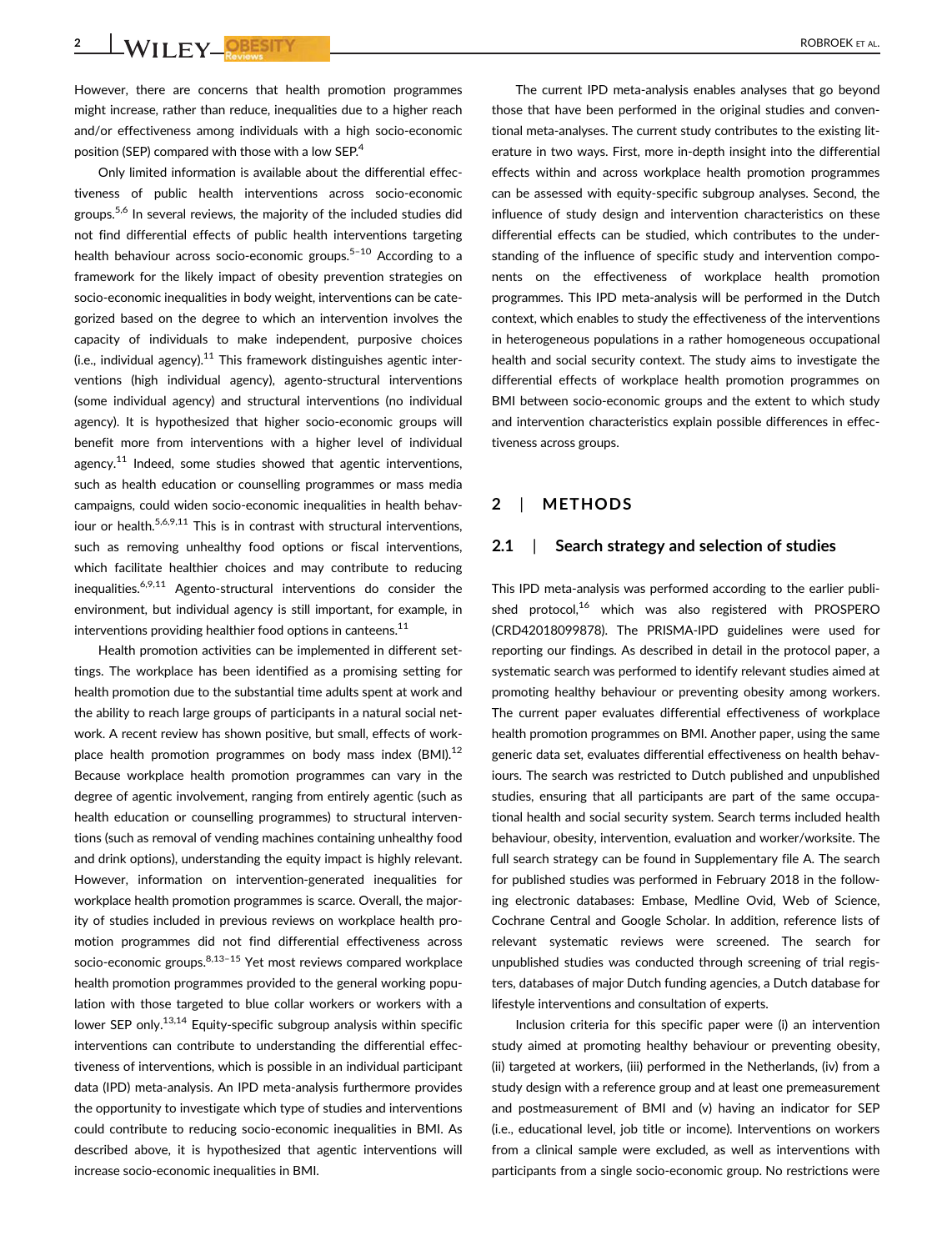ROBROEK ET AL. **3**

made concerning the reference group. Two authors (S.R. and P.C.) screened titles, abstracts and if required full texts of all references for eligibility. A third author (K.O.H.) was consulted in case of disagreement.

For each eligible study, the corresponding author was contacted with a request to sign a data sharing agreement and to share their anonymized IPD. The Medical Ethical Committee of Erasmus MC Rotterdam declared that the Medical Research Involving Human Subjects Act does not apply to the current IPD meta-analysis (MEC-2018-1143).

# **2.2** | **Data extraction**

For each included study, data on study design and intervention characteristics were extracted by one author (S.R., K.O.H. or P.C.) and verified by another author (S.R., K.O.H. or P.C.). Study characteristics included the study design, categorized into randomized controlled trial (RCT), cluster RCT, and CT. Intervention characteristics included the study sample, intervention components, type of intervention delivery, number of sessions and the level of the intervention. For the study sample, a distinction was made between interventions provided to all employees (universal prevention) or interventions targeted to individuals with a high risk, such as individuals with a high BMI or with unhealthy behaviours (selected/indicated prevention). In accordance with the framework for the likely impact of obesity prevention strategies on socio-economic inequalities in population weight, agentic, agento-structural and structural interventions were distinguished. Concerning the intervention components, a distinction was made between interventions with or without a counselling component and between interventions with or without an environmental intervention component. The type of delivery was categorized as including a faceto-face component versus other (e.g., e/m-health or environmental changes). The number of sessions was dichotomized into studies with more than five sessions and those with five or less sessions. In addition, interventions focused on the individual level were distinguished from those at group level.

### **2.3** | **Methodological quality**

Methodological quality was also assessed by one author (S.R., K.O.H. or P.C.) and verified by another author (S.R., K.O.H. or P.C.). As previously used in another systematic review, $17$  a combination of a checklist based on the guidelines of the Cochrane Collaboration's tool for assessing risk of bias and the checklist applied by Verweij et al. was used.<sup>18</sup> This consisted of nine criteria regarding randomization, blinding of participants, similarity of groups, compliance, loss to follow-up, intention-to-treat, adjustment for confounders, data collection methods and follow-up duration. $17$  On each item, a study could score positive if the quality criterion was met (1 point), negative if the criterion was not met (0 points) or unclear if the publication and/or an additional information request by authors provided insufficient information to make a judgment (0 points). Summary scores were categorised as poor (0–2 points), fair (3–4 points), good (5–7 points) or excellent (8–9 points). Both the data extraction form and methodological quality scale were sent to the corresponding author of the original study for verification.

# **2.4** | **Harmonization**

Data from all studies were harmonized. If a study contained more than one intervention arms, these arms were all considered as separate interventions. In case of more than one control arms, these arms were combined into one control group. All information from the included studies, both the harmonized IPD and the data extracted from the original articles, were merged into a single dataset.

## **2.5** | **Body mass index**

A continuous measure of BMI ( $\text{kg/m}^2$ ), obtained from self-reports or objective measures, was used from pre-intervention and postintervention measurements. The measurements could be assessed directly after the intervention (immediate effects) or after a longer follow-up period (sustained effects). The timing of these measurements differed between studies.

### **2.6** | **Socio-economic position**

Most interventions included education as indicator of SEP, which was divided into low (pre-primary, primary and lower secondary education), intermediate (upper secondary education) and high (postsecondary education), based on the 1997 International Standard Classification of Education (ISCED-97). In one study, where information on educational level was lacking, occupational class was used to define SEP.19 Here, among workers from a construction company, the construction workers were categorised as low SEP and the office workers as intermediate SEP.

## **2.7** | **Covariates**

As in the original studies, age was used as a continuous variable and gender was dichotomized into male and female.

# **2.8** | **Statistical analysis**

A two-stage meta-analysis approach was performed. In the first stage, IPD data of each study were analysed separately using multilevel linear mixed models. In the second stage, the results per study were pooled in a meta-analysis. In the first stage, a random intercept for participant was used, and, for studies with a clustered design, a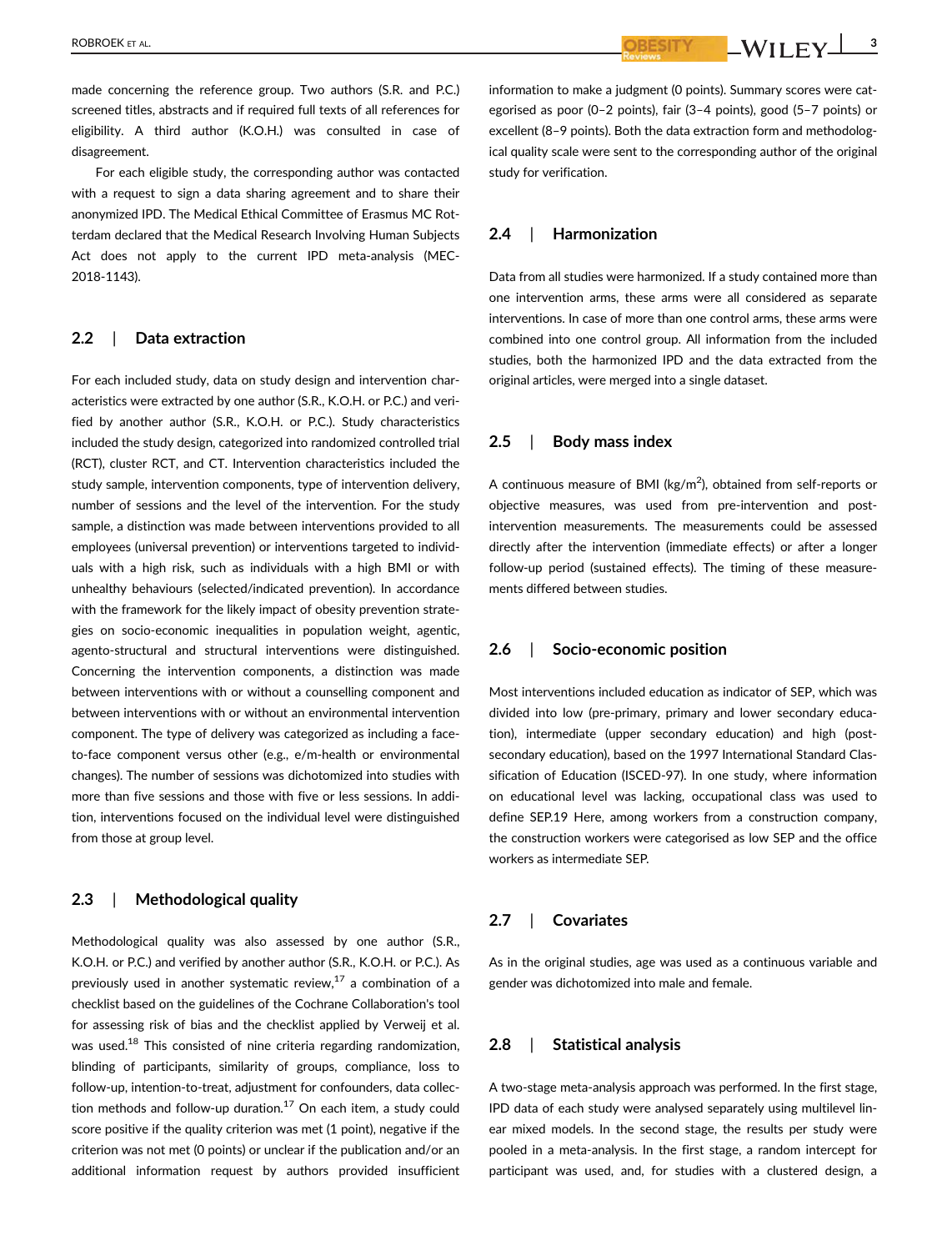**4** NILEY PESITY **Executive CONSTRUCT AL.** 

random intercept for cluster was added to take into account the clustering of participants. Overall effects and interaction effects with SEP (intervention \* SEP) were analysed, and all models were stratified by SEP. In case a SEP group in an included study consisted of less than 10 participants, no subgroup analysis or interaction analysis was performed for that specific SEP group in that particular study. For the two studies without any workers with a high SEP, $19,20$  the effects among workers with a low SEP were compared with workers with an intermediate SEP. As no statistically significant intervention \* time interaction effects were found, both immediate and sustained effects were added jointly in the mixed model. All models were adjusted for baseline BMI, age and gender.

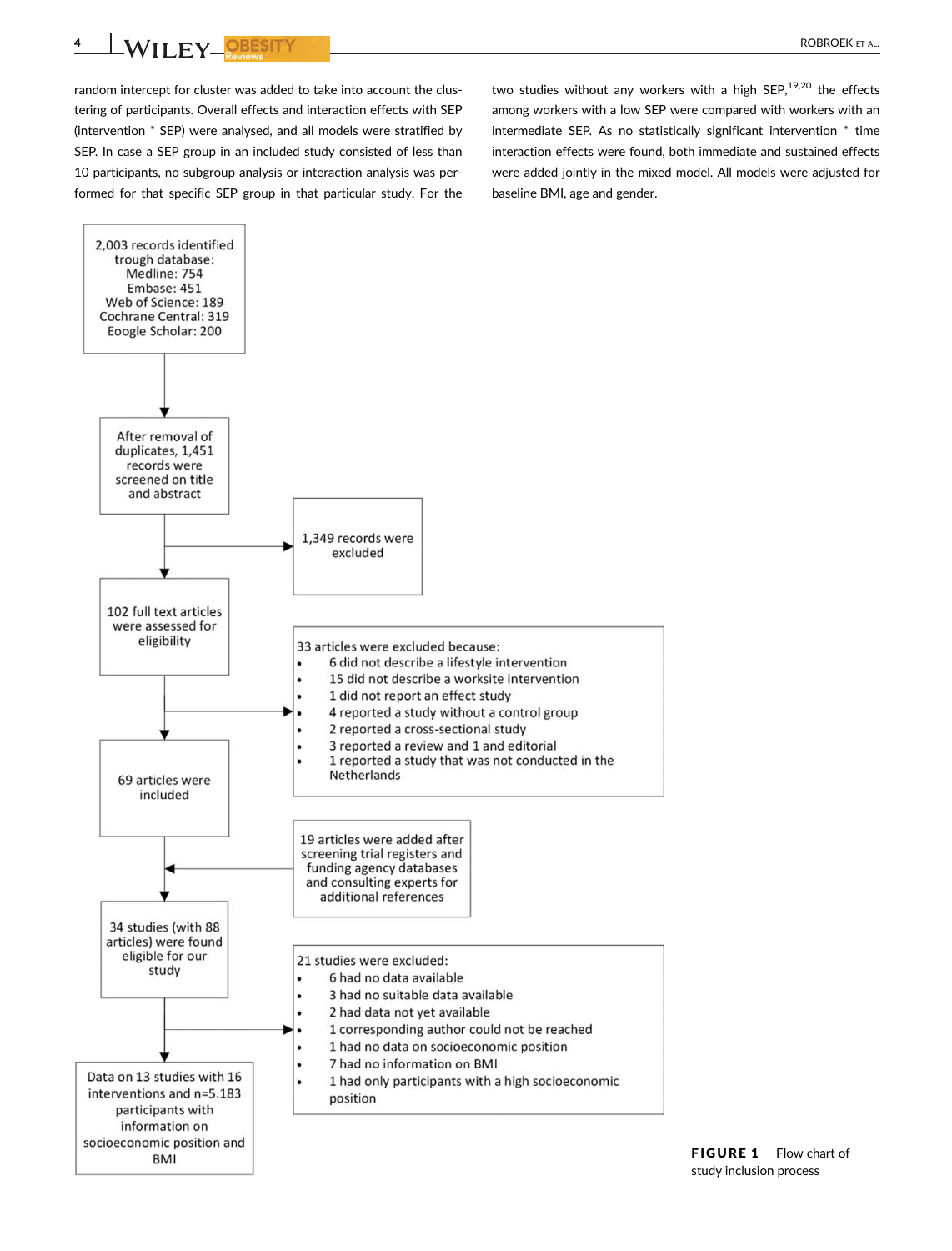|                                                                                                                                                                                                                                                                                                       |                     |       |                | Study population characteristics |                | Intervention characteristics         |                                  |                                  |                                  |                                  |
|-------------------------------------------------------------------------------------------------------------------------------------------------------------------------------------------------------------------------------------------------------------------------------------------------------|---------------------|-------|----------------|----------------------------------|----------------|--------------------------------------|----------------------------------|----------------------------------|----------------------------------|----------------------------------|
|                                                                                                                                                                                                                                                                                                       |                     |       |                | Socio-economic position (%)      |                | Intervention                         | ndicated                         | Counselling                      | Environmental                    | Individual                       |
| First author, year                                                                                                                                                                                                                                                                                    | Design <sup>a</sup> | $a^2$ | Low            | Intermediate                     | High           | type <sup>c</sup>                    | prevention                       | component                        | component                        | level                            |
| van Berkel, 2014 <sup>24</sup>                                                                                                                                                                                                                                                                        | RCT                 | 222   | 2              | $\overline{17}$                  | 81             | $A-5$                                | $\sigma$                         | $\mathbb{\tilde{X}}$             | $\times$                         |                                  |
| Coffeng, 2014 <sup>21</sup>                                                                                                                                                                                                                                                                           | CRCT                | 310   | 2              | 42                               | 56             | Arm 2: A-5<br>Arm 3: A-S<br>Arm 1: - | Arm 1: -<br>Arm 2: -<br>Arm 3: - | Arm 3: X<br>Arm 1: X<br>Arm 2: - | Arm 3: X<br>Arm 2: X<br>Arm 1: - | Arm 2: -<br>Arm 1: -<br>Arm 3: - |
| Engbers, 2007 <sup>30</sup>                                                                                                                                                                                                                                                                           | $\overline{C}$      | 46    | ω              | 30                               | 57             | ⋖                                    | ï                                |                                  | $\times$                         | ï                                |
| Groeneveld, 2010 <sup>19</sup>                                                                                                                                                                                                                                                                        | <b>RCT</b>          | 713   | 76             | 24                               | $\circ$        | ⋖                                    | $\times$                         | $\times$                         | ı,                               | $\times$                         |
| Houkes, 2011 <sup>23</sup>                                                                                                                                                                                                                                                                            | $\overline{5}$      | 126   | $\overline{c}$ | 62                               | 27             | ⋖                                    | ï                                | ×                                |                                  | ×                                |
| Kouwenhoven-Pasmooij,<br>2018 <sup>29</sup>                                                                                                                                                                                                                                                           | CRCT                | 110   | 15             | 57                               | 28             | ⋖                                    | ×                                | $\times$                         |                                  | $\times$                         |
| Robroek, 2012 <sup>28</sup>                                                                                                                                                                                                                                                                           | CRCT                | 661   | 22             | 33                               | 45             | ⋖                                    | J.                               | ×                                | $\overline{\phantom{a}}$         | ×                                |
| Slootmaker, 2009 <sup>25</sup>                                                                                                                                                                                                                                                                        | RCT                 | 87    | 2              | 33                               | 65             | ∢                                    | $\times$                         | ï                                | ı                                | $\times$                         |
| Strijk, 2012 <sup>26</sup>                                                                                                                                                                                                                                                                            | RCT                 | 606   | $\overline{0}$ | 29                               | $\overline{6}$ | $A-5$                                | f,                               | ×                                | ×                                | $\bar{\phantom{a}}$              |
| Verweij, 2013 <sup>27</sup>                                                                                                                                                                                                                                                                           | CRCT                | 460   | 12             | 35                               | 53             | ⋖                                    | ×                                | $\times$                         | $\overline{1}$                   | $\times$                         |
| Viester, 2018 <sup>20</sup>                                                                                                                                                                                                                                                                           | RCT                 | 278   | 67             | 32                               | $\overline{ }$ | ⋖                                    | ï                                | $\times$                         | $\mathbf{I}$                     | $\times$                         |
| van Wier, 2011 <sup>22</sup>                                                                                                                                                                                                                                                                          | RCT                 | 970   | 5              | 35                               | 60             | ⋖                                    | Arm 1: X<br>Arm 2: X             | Arm 1: X<br>Arm 2: X             |                                  | Arm 1: X<br>Arm 2: X             |
| Wierenga, 2014 <sup>31</sup>                                                                                                                                                                                                                                                                          | ჯ                   | 194   | S              | 17                               | 80             | $A-5$                                |                                  |                                  | ×                                |                                  |
| Total                                                                                                                                                                                                                                                                                                 |                     | 5183  | 21             | 31                               | 48             |                                      | $\sim$                           | 12                               | 4                                | $\sigma$                         |
| In concerns the number of participants with BMI information from baseline and follow-up measurements<br><sup>a</sup> RCT, randomized controlled trial; cRCT, cluster randomized controlled trial; CT, controlled trial.<br>'A, agentic; A-S, agento-structural.<br>dX, applicable; -, not applicable. |                     |       |                |                                  |                |                                      |                                  |                                  |                                  |                                  |

TABLE 1 Main characteristics of studies included in this individual participant data (IPD) meta-analysis TABLE 1 Main characteristics of studies included in this individual participant data (IPD) meta-analysis

ROBROEK ET AL .

 $-WILEY$ **5**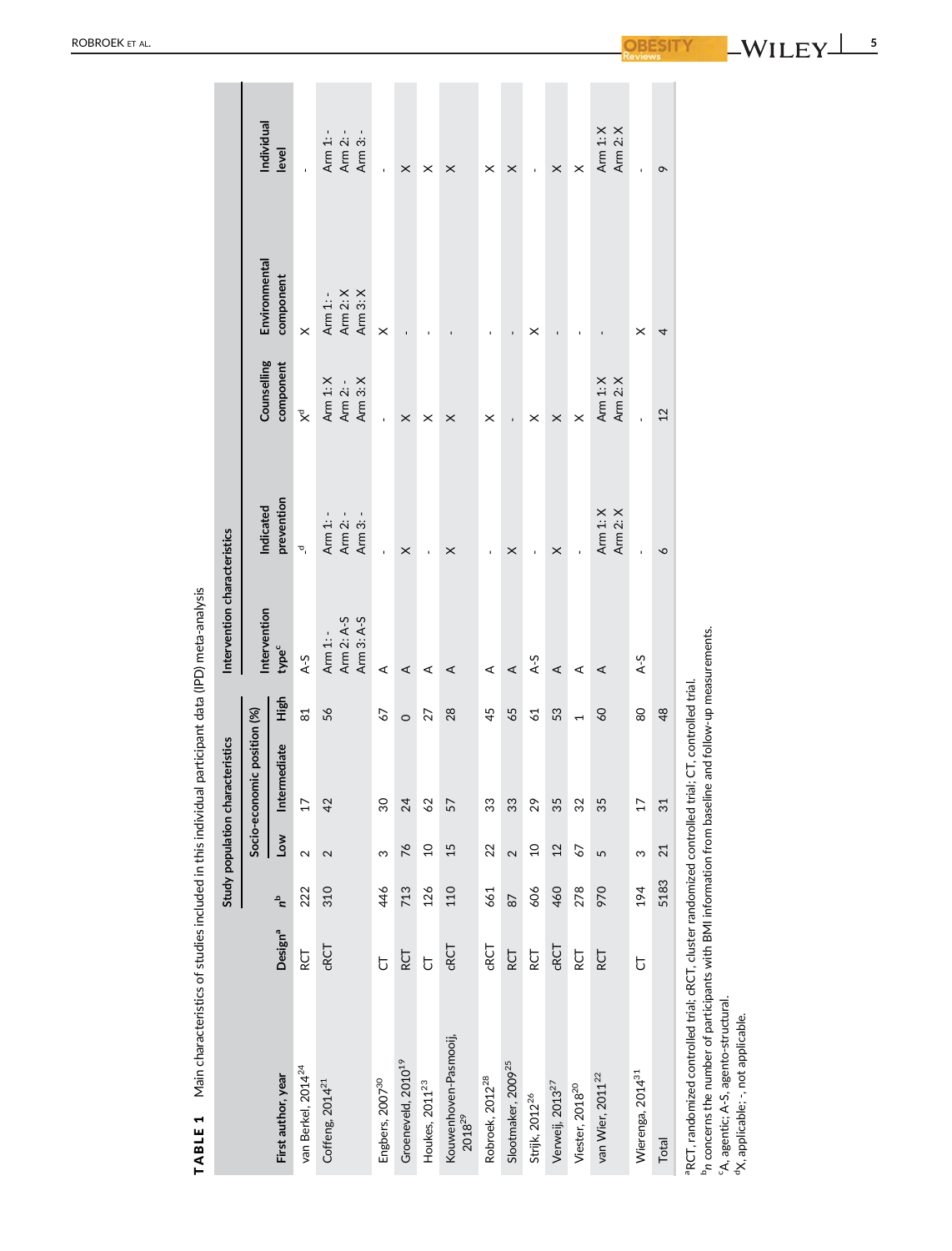| -- -<br>u<br>$\mathbf{r}$<br>-<br>. . |  |  | <b>DODDOEV</b><br>.RR′<br>- YF<br>ΑI |
|---------------------------------------|--|--|--------------------------------------|
|                                       |  |  |                                      |
|                                       |  |  |                                      |

TABLE 1 Continued

TABLE 1 Continued

|                                                                                                      | Intervention characteristics     |                                  |                                                           | Overall effect                                                   | Methodological quality |
|------------------------------------------------------------------------------------------------------|----------------------------------|----------------------------------|-----------------------------------------------------------|------------------------------------------------------------------|------------------------|
| First author, year                                                                                   | >5 sessions                      | Face-to-face contact             | Control condition                                         | B(SE)                                                            | Sum score              |
| van Berkel, 2014 <sup>24</sup>                                                                       | $\times$                         | ×                                | Generic information                                       | 0.00(0.12)                                                       | 8 (excellent)          |
| Coffeng, 2014 <sup>21</sup>                                                                          | Arm 1: -<br>Arm 2: -<br>Arm 3: - | Arm 1: X<br>Arm 3: X<br>Arm 2: - | No intervention                                           | Arm 1: -0.05 (0.14)<br>Arm 3: -0.01 (0.15)<br>Arm 2: 0.15 (0.14) | 7 (good)               |
| Engbers, 2007 <sup>30</sup>                                                                          |                                  |                                  | No intervention                                           | 0.12(0.11)                                                       | $6$ (good)             |
| Groeneveld, 2010 <sup>19</sup>                                                                       | $\times$                         | $\times$                         | Generic information                                       | $-0.52(0.09)$                                                    | 8 (excellent)          |
| Houkes, 2011 <sup>23</sup>                                                                           |                                  | ×                                | No intervention                                           | $-0.41(0.25)$                                                    | 4 (fair)               |
| Kouwenhoven-Pasmooij, 2018 <sup>29</sup>                                                             | $\times$                         | ×                                | Generic information and personalized letter with feedback | $-0.83(0.48)$                                                    | 7 (good)               |
| Robroek, 2012 <sup>28</sup>                                                                          | ×                                |                                  | Standard lifestyle intervention programme                 | 0.03(0.06)                                                       | $6$ (good)             |
| Slootmaker, 2009 <sup>25</sup>                                                                       |                                  |                                  | Generic information                                       | $-0.08(0.18)$                                                    | 8 (excellent)          |
| Strijk, 2012 <sup>26</sup>                                                                           |                                  | ×                                | No intervention                                           | 0.03 (0.09)                                                      | 7 (good)               |
| Verweij, 2013 <sup>27</sup>                                                                          |                                  | $\times$                         | Health appraisal and advice                               | 0.05(0.10)                                                       | 9 (excellent)          |
| Viester, 2018 <sup>20</sup>                                                                          | ×                                | $\times$                         | Usual care                                                | $-0.24(0.12)$                                                    | 8 (excellent)          |
| van Wier, 2011 <sup>22</sup>                                                                         | Arm 1: X<br>Arm 2: X             | Arm 1: -<br>Arm 2: -             | Generic information                                       | Arm 2: -0.37 (0.09)<br>Arm 1: -0.50 (0.10)                       | $6$ (good)             |
| Wierenga, 2014 <sup>31</sup>                                                                         |                                  |                                  | Usual care                                                | 0.20(0.17)                                                       | 5 (good)               |
| Total                                                                                                |                                  | $\sigma$                         |                                                           |                                                                  |                        |
| a RCT, randomized controlled trial; cRCT, cluster randomized controlled trial; CT, controlled trial. |                                  |                                  |                                                           |                                                                  |                        |

 $\mathcal{L}_{\mathcal{A}}$ 

<sup>b</sup>n concerns the number of participants with BMI information from baseline and follow-up measurements.<br><sup>6</sup>A, agentic; A-S, agento-structural.<br><sup>d</sup>X, applicable; -, not applicable. b*n* concerns the number of participants with BMI information from baseline and follow-up measurements.

cA, agentic; A-S, agento-structural.

dX, applicable; -, not applicable.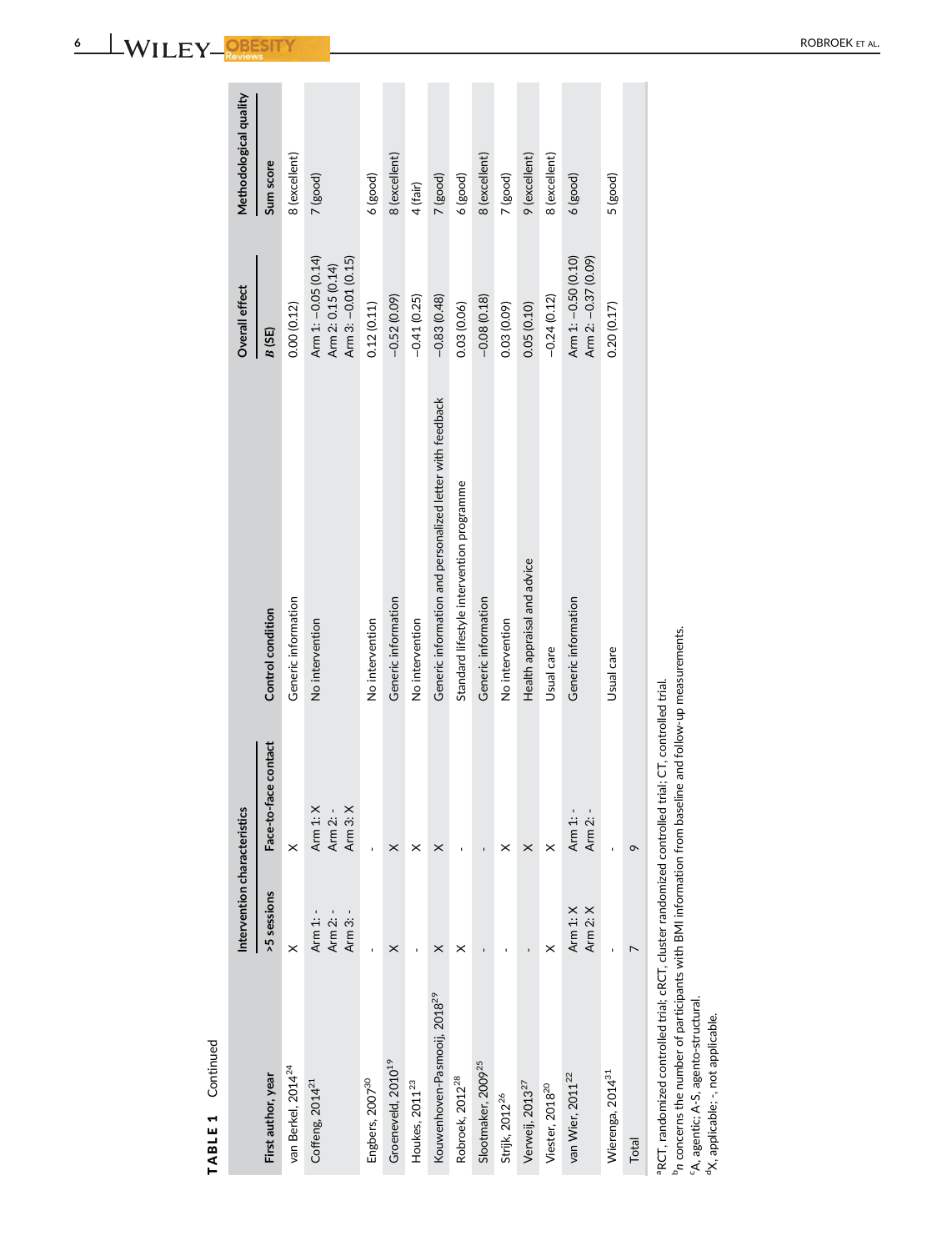ROBROEK ET AL. **7** NOBROEK ET AL. **7** NOBROEK ET AL. **7** NOBROEK ET AL. **7** NOBROEK ET AL. **7** NOBROEK ET AL. **7** NOBROEK ET AL.

Meta-regression analyses were performed to assess the univariable influence of the study and intervention characteristics on the effectiveness and differential effectiveness of workplace health promotion programmes, as well as on the effectiveness stratified by socio-economic group.

Statistical analyses were conducted using Stata (version 14, *mixed* command for the linear mixed model, *admetan* command for the meta-analyses and *metareg* command for the meta-regression). Review Manager (version 5.3.5) was used to draw forest plots, depicting individual study effect sizes. The level of statistical significance was set at *p* < 0.05.

# **3** | **RESULTS**

In total, 34 studies with 88 articles out of the 1415 screened articles were considered eligible for the current study of which 21 studies were excluded due to the unavailability of the data (*n* = 11), the absence of information on BMI as outcome (*n* = 7), lacking information on SEP (*n* = 1), no response from the corresponding author or other involved researchers (*n* = 1) or not considering workers from multiple socio-economic groups (*n* = 1). Supplementary file B presents the references of these excluded studies. Data of 5183 participants from 13 studies were analysed in the current IPD meta-analyses (Figure 1). Two studies evaluated more than one intervention  $arm^{21,22}$  which resulted in a total of 16 interventions.

The methodological quality of all studies, except one, $23$  was judged 'good' or 'excellent' (Table 1). Six studies concerned an RCT,<sup>19,20,22,24-26</sup> four a cluster RCT with, for example, the occupational physician or department as cluster.<sup>21,27-29</sup> and three interventions were evaluated in a  $CTs$ .<sup>23,30,31</sup> Most interventions ( $n = 11$ ) were agentic interventions, five had a combination of agentic and agento-structural intervention elements, and there were no structural interventions. Twelve interventions included a counselling component.<sup>19–24,26–29</sup> whereas six interventions included (also) a change in the work environment (such as free or healthy food options at work, or signs to promote stair use)<sup>21,30,31</sup> (Table 1). Ten interventions consisted of universal prevention strategies,<sup>20,21,23,24,26,28,30,31</sup> whereas six interventions were offered to high-risk workers, that is, workers with an unhealthy behaviour, high BMI or high cardiovascular risk.19,22,25,27,29 There was overlap between study and intervention characteristics: interventions focused on a high-risk group were all individual-level interventions, while this was the case for only three out of the 10 universal interventions. Moreover, interventions focused on a high-risk group more often had more than five sessions compared with universal prevention strategies.

In seven studies, sufficient participants of all three socioeconomic groups were represented to estimate the effectiveness of the intervention stratified by SEP.<sup>22,23,26-29,31</sup> Four studies only had participants in an intermediate and high  $\text{SEP},^{21,24,25,31}$  and two studies only had participants from low and intermediate SEP (Table 1).<sup>19,20</sup> Almost half of the participants had a high SEP (48%), 31% an intermediate SEP and 21% a low SEP. The mean BMI at baseline was 26.75 kg/m<sup>2</sup> (SD 4.09 kg m<sup>-2</sup>). Most participants were male (63%), and the mean age was 45.72 years (SD 9.46 years).

# **3.1** | **Overall effects**

As shown in Table 2, a small and statistically non-significant decrease in BMI was found of 0.12 kg/m<sup>2</sup> (95% CI:  $-0.01$ , 0.25) for the intervention groups compared with the control groups. Four out of the 16 interventions were effective compared with the control condition (data not shown).19,20,22

|                                                    | <b>Studies</b> | <b>Participants</b> | Effects on BMI ( $\text{kg/m}^2$ ) |
|----------------------------------------------------|----------------|---------------------|------------------------------------|
|                                                    | N              | $\mathbf n$         | $\beta$ (95% CI)                   |
| Overall intervention effect                        | 16             | $5392^{\circ}$      | $-0.12$ ( $-0.25, 0.01$ )          |
| Intervention * socio-economic position interaction |                |                     |                                    |
| Low vs. intermediate socio-economic position       | 10             |                     | $0.06$ (-0.15, 0.27) <sup>b</sup>  |
| Low vs. high socio-economic position               | 10             |                     | $0.06 (-0.14, 0.27)$               |
| Intermediate vs. high socio-economic position      | 14             |                     | $0.10 (-0.12, 0.32)$               |
| Stratified by socio-economic position              |                |                     |                                    |
| Low socio-economic position                        | 10             | 1080 (21%)          | $-0.16$ ( $-0.38$ , 0.07)          |
| Intermediate socio-economic position               | 16             | 1615 (31%)          | $-0.12$ ( $-0.29$ , 0.05)          |
| High socio-economic position                       | 14             | 2697 (48%)          | $-0.09$ ( $-0.26$ , 0.08)          |

TABLE 2 Overall intervention effects, intervention \* socio-economic position interaction and effects stratified by socio-economic position of 16 workplace health promotion interventions in 5183 workers on BMI

Abbreviation: BMI, body mass index.

a The number of unique participants is *n* = 5183. Because two studies have more than one intervention arm, the control condition is included multiple times in this analysis, increasing the participant number to 5392.

<sup>b</sup>Interpretation: this interaction term is based on the studies including participants in low socio-economic position and participants in intermediate socio-economic position. Compared with participants with an intermediate socio-economic position, participants in low socio-economic position had a non-significant 0.06 lower reduction in BMI after the intervention relative to the control conditions.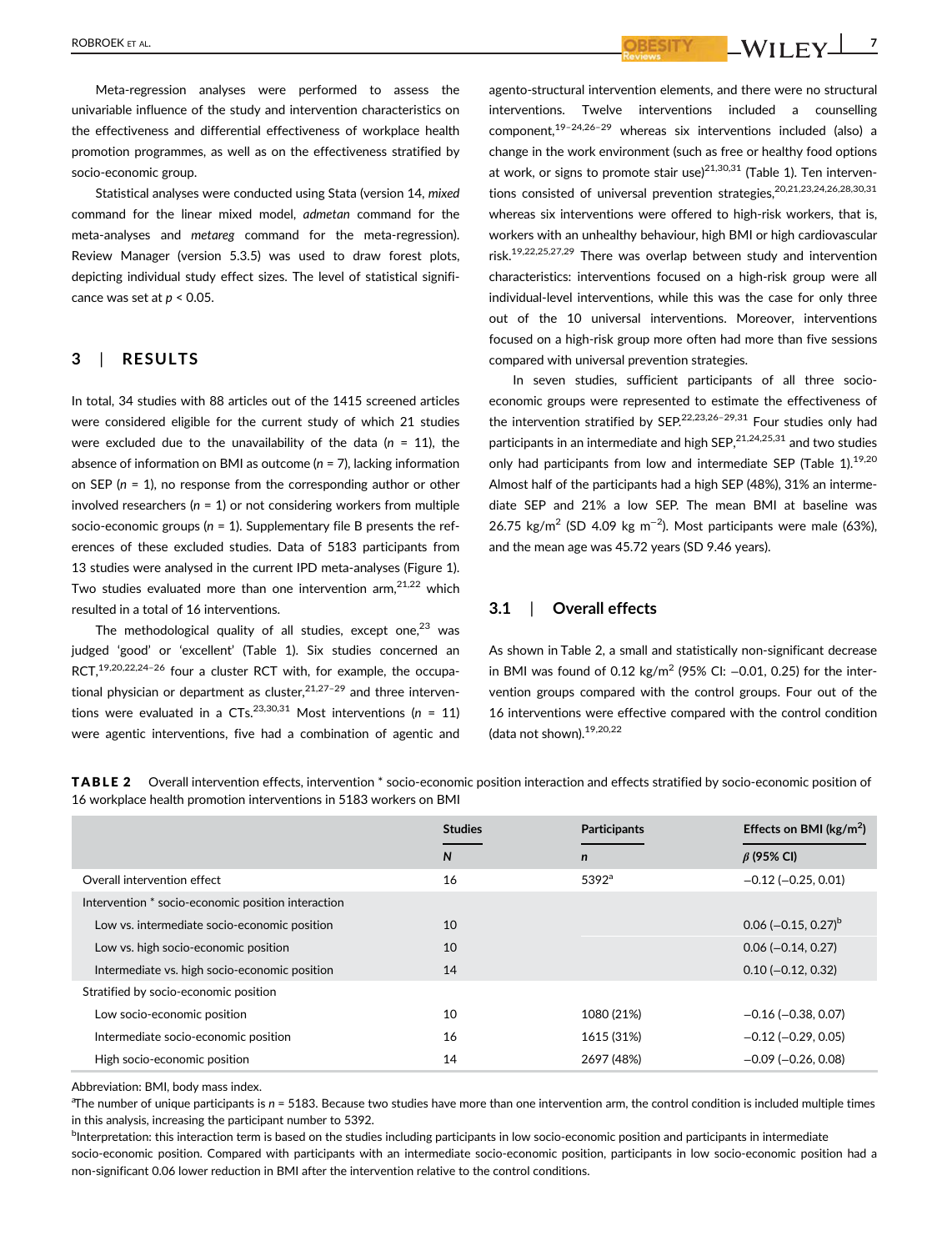# **3.2** | **Differential effects and effects within socio-economic groups**

No differential intervention effects were found for participants in the low socio-economic group compared with those in the intermediate or the high socio-economic group (low vs. intermediate: *β* 0.06, 95% CI: −0.15, 0.27; low vs. high: *β* 0.06, 95% CI: −0.14, 0.27; Table 2). Also, comparing the intermediate socio-economic group with the high socio-economic group, no overall interaction effect was found (*β* 0.10; 95% CI: −0.12, 0.32). Three out of 14 interventions had a differential effect in favour of those with a high SEP compared with those with an intermediate SEP. $21,22$  and one study had a differential effect in favour of those with an intermediate SEP compared with a high SEP.<sup>25</sup>

Larger reductions in BMI were found for those in low SEP (*β* −0.16, 95% CI: −0.38, 0.07) compared with participants in intermediate (*β* −0.12, 95% CI: −0.29, 0.05) or high SEP (*β* −0.09, 95% CI: −0.26, 0.08; Table 2). As shown in Figure 2, in the low socioeconomic group, only one out of 10 interventions showed a statistically significant reduction in BML<sup>19</sup> In the intermediate<sup>19,25</sup> and high<sup>22</sup> socio-economic group, two out of 16 and 14, respectively, interventions showed a statistically significant reduction in BMI.

# **3.3** | **Associations of study and intervention characteristics with the effectiveness**

Interventions evaluated in an RCT overall showed a statistically significant reduction in BMI (*β* −0.25, 95% CI: −0.43, −0.07), which was not the case for cluster RCTs (*β* 0.03, 95% CI: −0.25, 0.32) and CTs (*β* 0.03, 95% CI: −0.25, 0.32) (Table 3). The association between study design and intervention effectiveness did not differ across socioeconomic groups. Overall, the effectiveness of interventions in which BMI was measured through self-report did not differ from those interventions in which BMI was measured objectively. Although not statistically significant, studies with a subjective measure of BMI were more effective among workers of low or intermediate SEP than studies with objective BMI measurements. In contrast, among workers with a high SEP, interventions with an objective measure of BMI were more effective than subjectively measured BMI. An interaction between measurement type and intervention was only found between workers in the intermediate and high SEP group but not between the workers with a low SEP and workers with an intermediate or high SEP.

For intervention characteristics, agentic interventions, interventions targeted at high-risk groups, interventions with a counselling component, without an environmental component, more than five sessions and interventions provided at the individual level had a statistically significant reduction in BMI, with betas ranging from −0.19 (95% CI: −0.34, −0.04) (for interventions with a counselling component) to –0.32 kg/m<sup>2</sup> (95% CI: –0.54, –0.10) (for indicated prevention strategies; Table 3). The influence of these intervention characteristics on the effectiveness did not differ across socio-economic groups.

# **4** | **DISCUSSION**

No differential effects of workplace health promotion across SEP on BMI were found. In all socio-economic groups, a small, but statistically non-significant, decrease in BMI was found. This IPD meta-analysis showed that interventions evaluated within an RCT, agentic interventions, intervention that focused on a high-risk group, included a



FIGURE 2 Individual study effects of workplace health promotion programmes on body mass index (BMI), stratified by socio-economic position (SEP). \*intervention \* socio-economic position interaction effects (*p*<0.05) for those with intermediate socio-economic position compared with high socio-economic position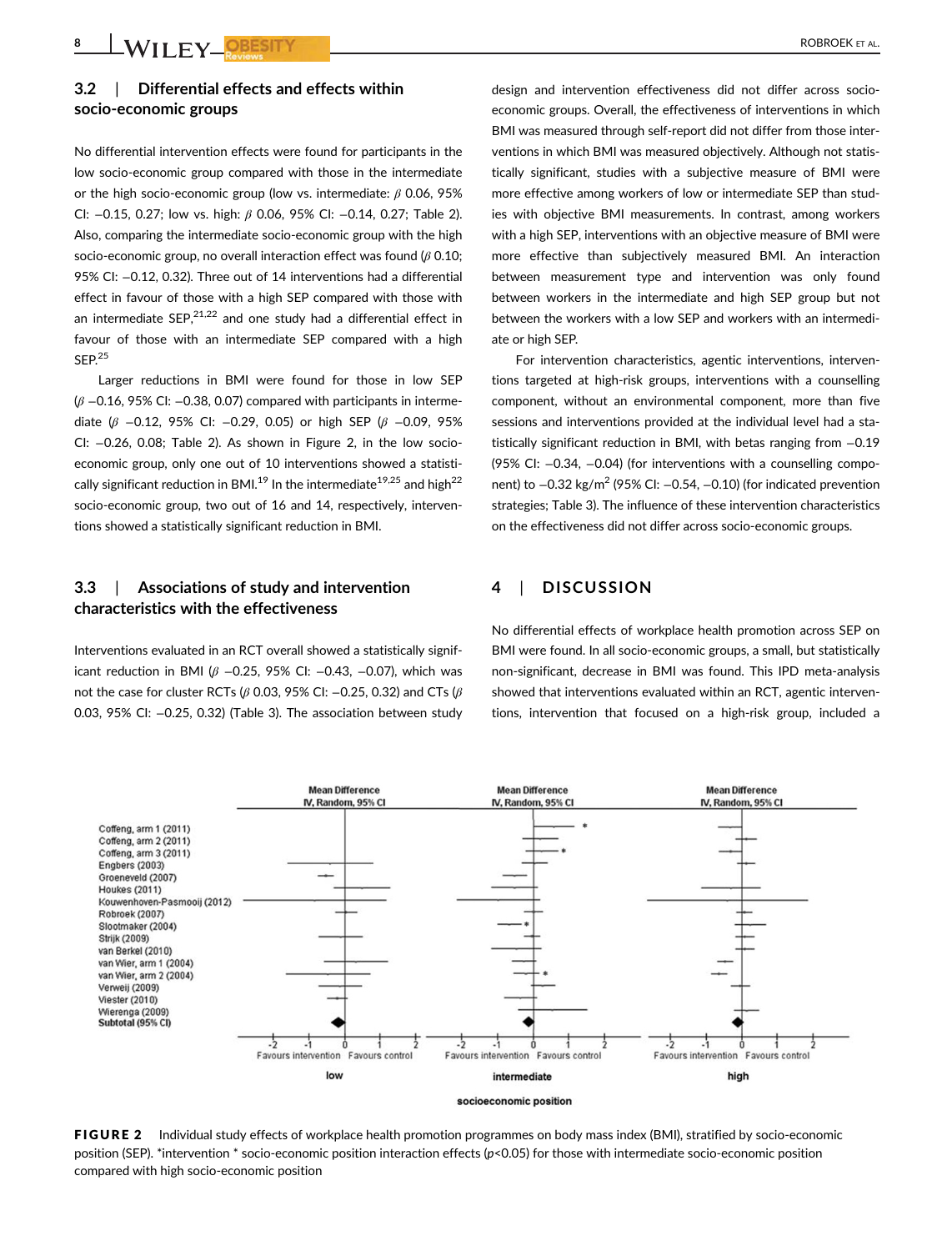|                                            |                 |                             |                          | Effects of interventions on BMI |                  |                          |                          |                             |
|--------------------------------------------|-----------------|-----------------------------|--------------------------|---------------------------------|------------------|--------------------------|--------------------------|-----------------------------|
|                                            | Total group     |                             | Low SEP                  |                                 | Intermediate SEP |                          | High SEP                 |                             |
|                                            | N studies       | ß (95% CI)                  | N studies                | $\beta$ (95% CI)                | N studies        | $\beta$ (95% CI)         | N studies                | $\beta$ (95% CI)            |
| Design                                     |                 |                             |                          |                                 |                  |                          |                          |                             |
| RCT                                        |                 | $-0.25(-0.43,-0.07)$        | 5                        | $-0.29(-0.54, -0.04)$           | $\overline{ }$   | $-0.33(-0.53, -0.14)$    | 5                        | $-0.16(-0.50, 0.19)$        |
| CRCT                                       | ∾               | 0.03 (-0.06, 0.12)          | S                        | $0.00 (-0.26, 0.26)$            | ∾                | 0.17 (-0.05, 0.39)       | $\circ$                  | $-0.07$ $(-0.24, 0.09)$     |
| Ⴆ                                          | S               | $0.03 (-0.25, 0.32)$        | 2                        | $0.17$ ( $-0.68$ , 1.02)        | S                | $-0.04(-0.51, 0.44)$     | S                        | $0.11 (-0.09, 0.31)$        |
| Between group difference (RCT vs. cRCT/CT) |                 | $-0.28(-0.51, 0.05)$        |                          | $-0.33(-0.78, 0.13)$            |                  | $-0.44(-0.74, -0.14)$    |                          | $-0.13(-0.50, 0.23)$        |
| Measurement type                           |                 |                             |                          |                                 |                  |                          |                          |                             |
| Objective                                  | $^{\circ}$      | $-0.12(-0.32, 0.08)$        | 4                        | $0.10 (-0.30, 0.50)$            | $^{\circ}$       | $0.01 (-0.20, 0.21)$     | $\infty$                 | $-0.21(-0.45, 0.03)$        |
| Subjective                                 | $^\infty$       | $-0.12(-0.30, 0.07)$        | ♦                        | $-0.24(-0.49, 0.01)$            | $\infty$         | $-0.25(-0.53, 0.02)$     | $\infty$                 | $0.08(-0.04, 0.20)$         |
| Between group difference                   |                 | $0.00 (-0.28, 0.29)$        |                          | $-0.35(-0.95, 0.26)$            |                  | $-0.27$ $(-0.66, 0.12)$  |                          | $0.30 (-0.02, 0.63)$        |
| Level of individual agency                 |                 |                             |                          |                                 |                  |                          |                          |                             |
| Agento-structural intervention             | 5               | $0.06 (-0.05, 0.17)$        | 1                        | $-0.10$ $(-0.71, 0.52)$         | 5                | $0.12$ ( $-0.19$ , 0.43) | 5                        | $0.04 (-0.11, 0.19)$        |
| Agentic intervention                       | 11              | $-0.21(-0.37, -0.04)$       | ç                        | $-0.16(-0.40, 0.09)$            | $\overline{11}$  | $-0.20(-0.41,-0.00)$     | $\circ$                  | $-0.17(-0.41, 0.07)$        |
| Between group difference                   |                 | 0.27 (0.01, 0.54)           |                          | $0.06 (-0.88, 1.00)$            |                  | $0.33(-0.10, 0.76)$      |                          | $0.20 (-0.15, 0.56)$        |
| High-risk approach                         |                 |                             |                          |                                 |                  |                          |                          |                             |
| Indicated prevention                       | P               | $-0.32(-0.54, -0.10)$       | 5                        | $-0.38(-0.65, -0.10)$           | ∘                | $-0.32(-0.62, -0.01)$    | 5                        | $-0.26(-0.60, 0.07)$        |
| Universal prevention                       | $\overline{10}$ | 0.01 (-0.07, 0.09)          | S                        | $-0.06(-0.24, 0.13)$            | $\overline{a}$   | $0.01 (-0.16, 0.18)$     | $\circ$                  | $0.01 (-0.10, 0.13)$        |
| Between group difference                   |                 | $-0.32(-0.55, -0.10)$       |                          | $-0.34(-0.75, 0.07)$            |                  | $-0.32(-0.70, 0.06)$     |                          | $-0.29$ $(-0.62, 0.01)$     |
| Type of interventions                      |                 |                             |                          |                                 |                  |                          |                          |                             |
| Counselling component                      | 12              | $-0.19(-0.34, -0.04)$       | ç                        | $-0.15(-0.38, 0.09)$            | 12               | $-0.12(-0.30, 0.06)$     | $\overline{10}$          | $-0.20(-0.40, 0.01)$        |
| Noncounselling component                   | 4               | $0.11 (-0.02, 0.25)$        | $\overline{\phantom{0}}$ | $-0.40(-1.59, 0.80)$            | 4                | $-0.05(-0.56, 0.46)$     | 4                        | $0.15(-0.01, 0.31)$         |
| Between group difference                   |                 | $-0.29(-0.59, 0.00)$        |                          | $0.25(-1.27, 1.77)$             |                  | $-0.04(-0.53, 0.46)$     |                          | $-0.35(-0.70, -0.00)$       |
| Type of interventions                      |                 |                             |                          |                                 |                  |                          |                          |                             |
| Environmental component                    | ∘               | $0.07$ ( $-0.03$ , $0.17$ ) | N                        | $-0.16(-0.71, 0.39)$            | P                | $0.09 (-0.13, 0.44)$     | ∘                        | $0.06(-0.07, 0.19)$         |
| Nonenvironmental component                 | $\overline{10}$ | $-0.25(-0.41, -0.08)$       | $^\infty$                | $-0.14(-0.41, 0.12)$            | $\overline{c}$   | $-0.23(-0.45, -0.01)$    | $\infty$                 | $-0.22(-0.47, 0.03)$        |
| Between group difference                   |                 | 0.32 (0.08, 0.55)           |                          | $-0.03(-0.85, 0.80)$            |                  | $0.34 (-0.05, 0.73)$     |                          | $0.27$ ( $-0.05$ , $0.60$ ) |
| Intervention delivery                      |                 |                             |                          |                                 |                  |                          |                          |                             |
| Face-to-face                               | ç               | $-0.15(-0.33, 0.02)$        | ∾                        | $-0.23(-0.50, 0.04)$            | ç                | $-0.12(-0.39, 0.14)$     | $\overline{\phantom{0}}$ | $-0.08(-0.23, 0.07)$        |
| Other                                      | $\overline{ }$  | $(-0.29, 0.14)$<br>$-0.07$  | 4                        | $0.03 (-0.24, 0.29)$            | $\overline{ }$   | $-0.12(-0.36, 0.11)$     | $\overline{ }$           | $-0.07(-0.35, 0.21)$        |
|                                            |                 |                             |                          |                                 |                  |                          |                          | (Continues)                 |

TABLE 3 Influence of study and intervention characteristics on the effectiveness of workplace health promotion programmes on body mass index (BMI) TABLE 3 Influence of study and intervention characteristics on the effectiveness of workplace health promotion programmes on body mass index (BMI)

OBESITY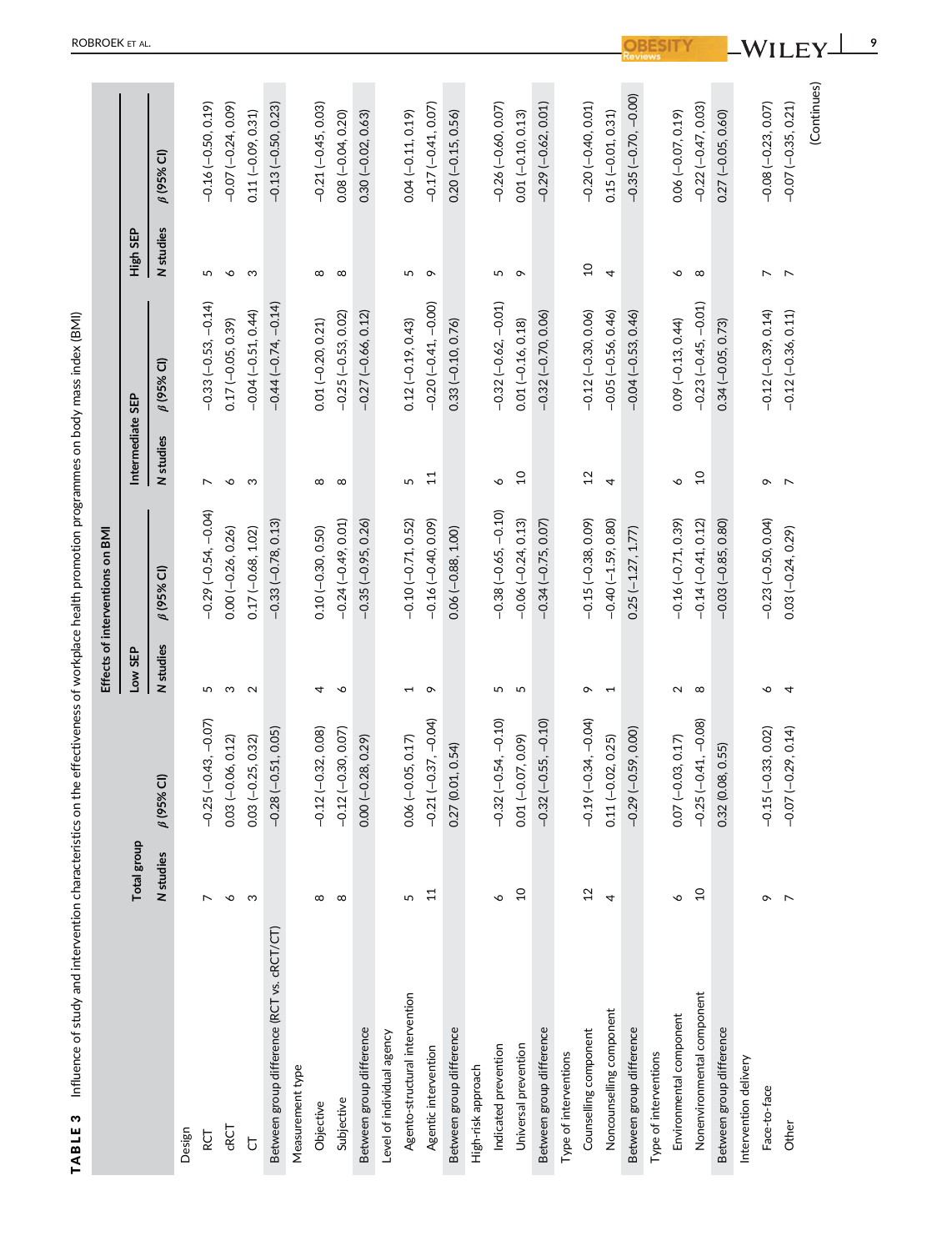| ¢<br>נ |  |
|--------|--|
|        |  |
|        |  |
|        |  |
| ц<br>٠ |  |
|        |  |
|        |  |
|        |  |
| Ξ      |  |
|        |  |
|        |  |
|        |  |
|        |  |
|        |  |
|        |  |
|        |  |
|        |  |

 $\Rightarrow$ 

|                                                                                  |                    |                             |           | Effects of interventions on BMI |                  |                       |           |                      |
|----------------------------------------------------------------------------------|--------------------|-----------------------------|-----------|---------------------------------|------------------|-----------------------|-----------|----------------------|
|                                                                                  | <b>Total group</b> |                             | Low SEP   |                                 | Intermediate SEP |                       | High SEP  |                      |
|                                                                                  | <b>N</b> studies   | ົບ<br>6(95%                 | N studies | $\beta$ (95% CI)                | N studies        | $\beta$ (95% CI)      | N studies | $\beta$ (95% CI)     |
| Between group difference                                                         |                    | $(-0.36, 0.21)$<br>$-0.08$  |           | $-0.24(-0.77, 0.29)$            |                  | $-0.01(-0.43, 0.42)$  |           | $-0.03(-0.40, 0.35)$ |
| Number of sessions                                                               |                    |                             |           |                                 |                  |                       |           |                      |
| >5 sessions                                                                      |                    | $-0.30(-0.54, -0.06)$       |           | $-0.21(-0.62, 0.21)$            |                  | $-0.27(-0.49,-0.05)$  |           | $-0.24(-0.60, 0.11)$ |
| ≤5 sessions                                                                      | $\overline{a}$     | $0.01 (-0.09, 0.10)$        |           | $-0.12(-0.35, 0.10)$            | ă                | $-0.01(-0.25, 0.23)$  |           | $-0.00(-0.13, 0.13)$ |
| Between group difference                                                         |                    | $(-0.52, -0.05)$<br>$-0.29$ |           | $-0.14(-0.70, 0.41)$            |                  | $-0.28(-0.68, 0.11)$  |           | $-0.24(-0.59, 0.12)$ |
| Level of provision                                                               |                    |                             |           |                                 |                  |                       |           |                      |
| Individual level                                                                 |                    | $(-0.45, -0.09)$<br>$-0.27$ | ∞         | $-0.14(-0.41, 0.12)$            |                  | $-0.28(-0.51, -0.06)$ |           | $-0.20(-0.49, 0.09)$ |
| Group level                                                                      |                    | $0.06(-0.03, 0.15)$         |           | $-0.16(-0.71, 0.39)$            |                  | $0.10(-0.09, 0.29)$   |           | $0.01 (-0.14, 0.15)$ |
| Between group difference                                                         |                    | $(-0.55, -0.09)$<br>$-0.32$ |           | $0.03(-0.80, 0.85)$             |                  | $-0.40(-0.75, -0.05)$ |           | $-0.21(-0.55, 0.14)$ |
| Note: Overall effects and stratified by socio-economic position (SEP) are shown. |                    |                             |           |                                 |                  |                       |           |                      |

counselling component, consisted of more than five sessions, or offered at the individual level did reduce BMI. However, the reduction

#### **4.1** | **No differential effectiveness of workplace health promotion programmes on BMI**

in BMI was 0.32 kg/m<sup>2</sup> or lower.

Theoretically, public health interventions could generate socioeconomic health inequalities in different ways, for example, by differences in delivery, reach and compliance, or by having greater effects among individuals with a high compared with a low SEP.

Concerning the delivery, it is remarkable that most studies focused on intermediate and high educated workers (79% of the IPD sample). The interventions were either more often provided to workers in high SEP or these workers were more likely to participate in offered interventions. Only two studies targeted workers in the construction industry, $19,20$  the majority of these participants had a low SEP. Offering effective interventions mainly to workers in high SEP would lead to intervention-generated inequalities. In this IPD metaanalysis, information on reach (initial participation) was lacking or not well defined in the individual studies. However, a systematic review investigating reach of workplace health promotion programmes did not find clear inequalities in reach across socio-economic groups.<sup>32</sup>

We hypothesized that workplace health promotion programmes would be less effective among workers in low SEP compared with workers in higher SEP. Following the framework for evaluating the impact of obesity prevention strategies on socio-economic inequalities in body weight, this was in particular expected for agentic interventions as those interventions focus on cognitive-behavioural strategies to support making independent choices, for example, health education interventions. Our IPD meta-analysis, however, showed no differential effects on BMI across socio-economic groups for workplace health promotion programmes. This is in line with several reviews on public health interventions that showed that the majority of the included studies on the prevention of unhealthy behaviour or obesity did not have differential effects across socio-economic groups.<sup>5-7,9,10,14,15,33</sup> However, as unhealthy behaviours and obesity are more prevalent in workers in low SEP, the need for effective interventions for these workers remains of eminent importance. According to Hillier-Brown et al., $34$  implementing effective interventions targeted specifically to individuals in low SEP, for example, blue collar workers, might be effective in reducing the socio-economic gradient in obesity.

#### **4.2** | **Associations with study design and intervention characteristics**

Overall, the reduction in BMI was small and not statistically significant. This is in line with earlier meta-analyses, which include studies from different countries. Verweij et al. found a pooled effect of −0.34 kg/m<sup>2</sup> (95% CI: -0.46, -0.22) for RCTs evaluating workplace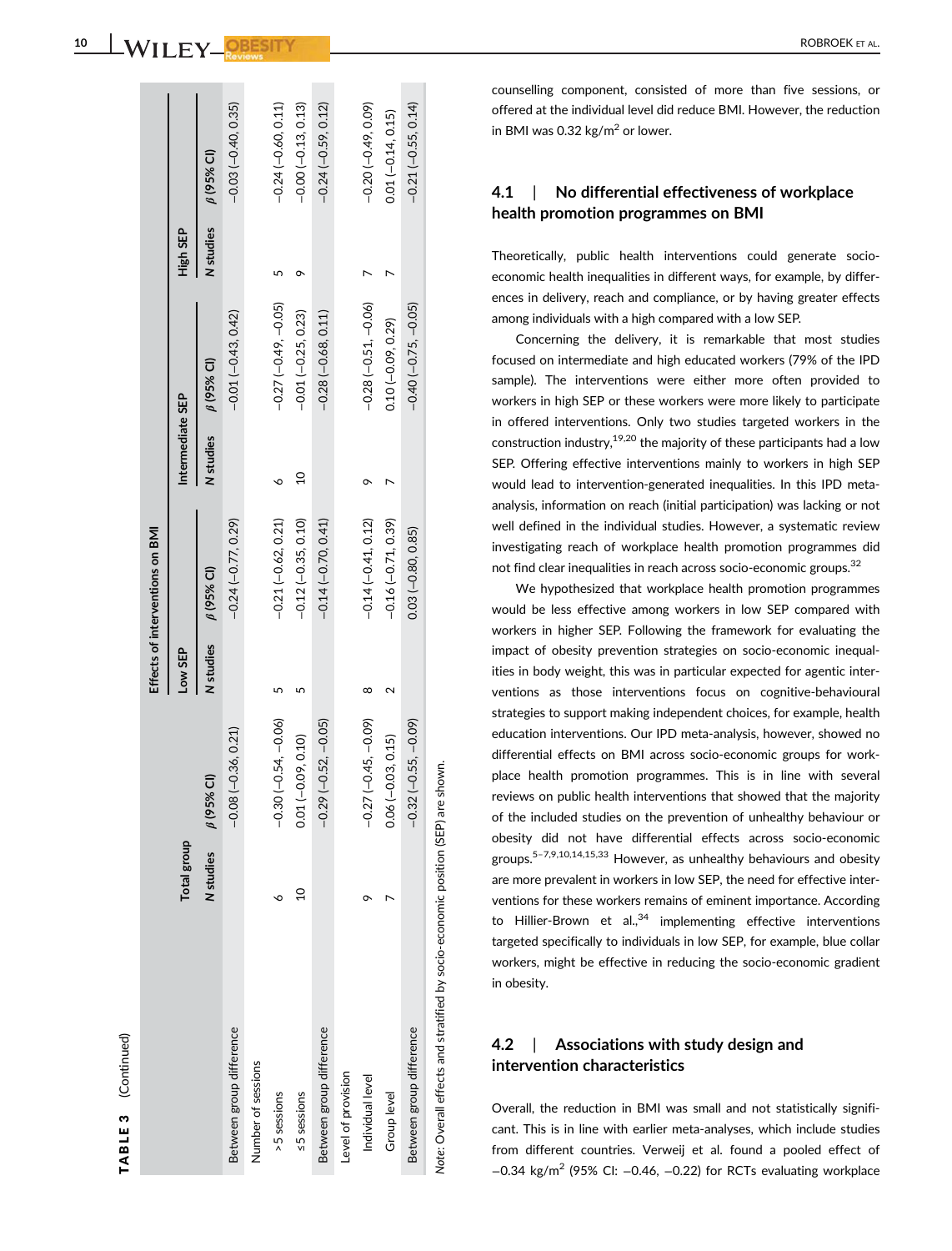health promotion interventions.<sup>18</sup> The seven RCTs in our metaanalyses had a pooled effect of -0.25 (95% CI: -0.43, -0.07), in contrast to 0.03 (95% CI: −0.06, 0.12) for cluster RCTs and 0.03 (95% CI: −0.25, 0.32) for controlled trials. This is surprising, because other reviews have found larger effects among studies of lower methodological quality or among non-randomized controlled studies.<sup>17,35</sup> However, this phenomenon could be explained by the difference in intervention types offered in the different study designs. Two specific interventions were effective, of which one also showed statistically significant, positive effects among workers in low SEP. $19$  These interventions were offered at the individual level, which may be more suitable to be evaluated using an RCT. The current study showed that regardless of SEP, interventions focused on high-risk groups, with a counselling component, provided at the individual level or with more than five sessions were in general effective. In addition, we noted some insignificant differences between workers in low SEP and high SEP whether subjective or objective measurement of BMI had any effect. It should be noticed that there was overlap between type of measurement of BMI and intervention characteristics. Due to a lack of statistical power, study or intervention characteristics could only be analysed univariate in the meta-regression model. Therewith, it was not possible to disentangle the study and interventions characteristics that contribute most to a reduction in BMI, and these results should therefore be interpreted with caution.

# **4.3** | **Need for effective interventions among workers in low SEP**

As the majority of the included interventions were not more effective in reducing BMI than control conditions, regardless of the SEP of the participants, this raises the question of which interventions are needed to reduce BMI in low socio-economic groups or to reduce socio-economic inequalities in BMI. The studies in this IPD metaanalysis consisted of agentic or agento-structural interventions, often counselling in combination with health education. All included interventions required individuals to make independent choices (e.g., free fruit at the workplace, healthier food options at the canteen or food steps to promote stair use). It was hypothesized that in particular, workers in higher socio-economic groups would benefit from these kinds of interventions. None of the included studies were considered to evaluate structural interventions, while it is expected that such interventions are more likely to be effective among persons in low SEP. The current study showed, however, no evidence for an increase in inequalities after agentic or agento-structural interventions. Although some interventions contained, to some extent, an environmental change, they could not be considered as structural because individuals still needed to make their own choices. According to the framework for the likely impact of obesity prevention strategies on socio-economic inequalities in population body weight, structural interventions have more potential to reduce inequalities, because the individual choice is largely removed, such as providing only healthy food options at the canteen.<sup>10,11</sup> Such interventions would provide a context for healthy behaviour and could be combined with counselling interventions addressing high-risk groups. However, a first step could be to make a comprehensive analysis of the determinants of the inequalities in health behaviour and BMI and design integrated interventions targeted to workers in low SEP.

# **4.4** | **Strengths and limitations**

After combining original data from 16 interventions of 13 studies into one dataset, and analysing the results across socio-economic groups, this IPD made it possible to assess socio-economic inequalities in the effectiveness of workplace health promotion programmes and to provide insight into the association of study design and intervention characteristics with this effectiveness. Most workplace health promotion programmes did measure an indicator of SEP, but analysing differential effects across sociodemographic groups was mostly not performed.

A limitation is that—in contrast to what has been described in the protocol—the influence of reach and work-related characteristics on the effectiveness of the studied worksite health promotion programmes could not be investigated. This information was not available in most of the included studies or was too heterogeneous to be harmonized, as a result of which these analyses could not be conducted. We recommend to include relevant process information, such as reach and uptake, and information on work-related characteristics in publications on the effectiveness of workplace health promotion programmes. Work-related characteristics have been found to be associated with BMI, for example, a higher BMI among workers with an imbalance between perceived high efforts and low rewards at work,<sup>36,37</sup> and among workers with high physical work demands.<sup>38,39</sup> The focus of the manuscript is on differential effects of workplace health promotion programmes on BMI across SEP groups. Therefore, only studies with at least multiple SEP groups were included. However, we found one other study that concerned only a single SEP group (high SEP) but met all inclusion criteria. $40$  The effectiveness for this study was comparable with the included interventions. Although in the selection process no studies were identified that were restricted to low SEP workers only, providing tailored and effective interventions to workers in low SEP only could reduce socio-economic inequalities in BMI. For six studies, no data were available. Five of these six studies were more than 10 years old. Although it is a strength that all studies were performed in the Netherlands within a homogeneous occupational health context, generalization to other contexts should be done with caution. It would be relevant to perform a similar analysis in different countries and compare the results across countries.

# **5** | **CONCLUSION**

In conclusion, small statistically non-significant intervention effects of workplace health promotion programmes on BMI were found. No evidence was shown for intervention-generated inequalities in BMI for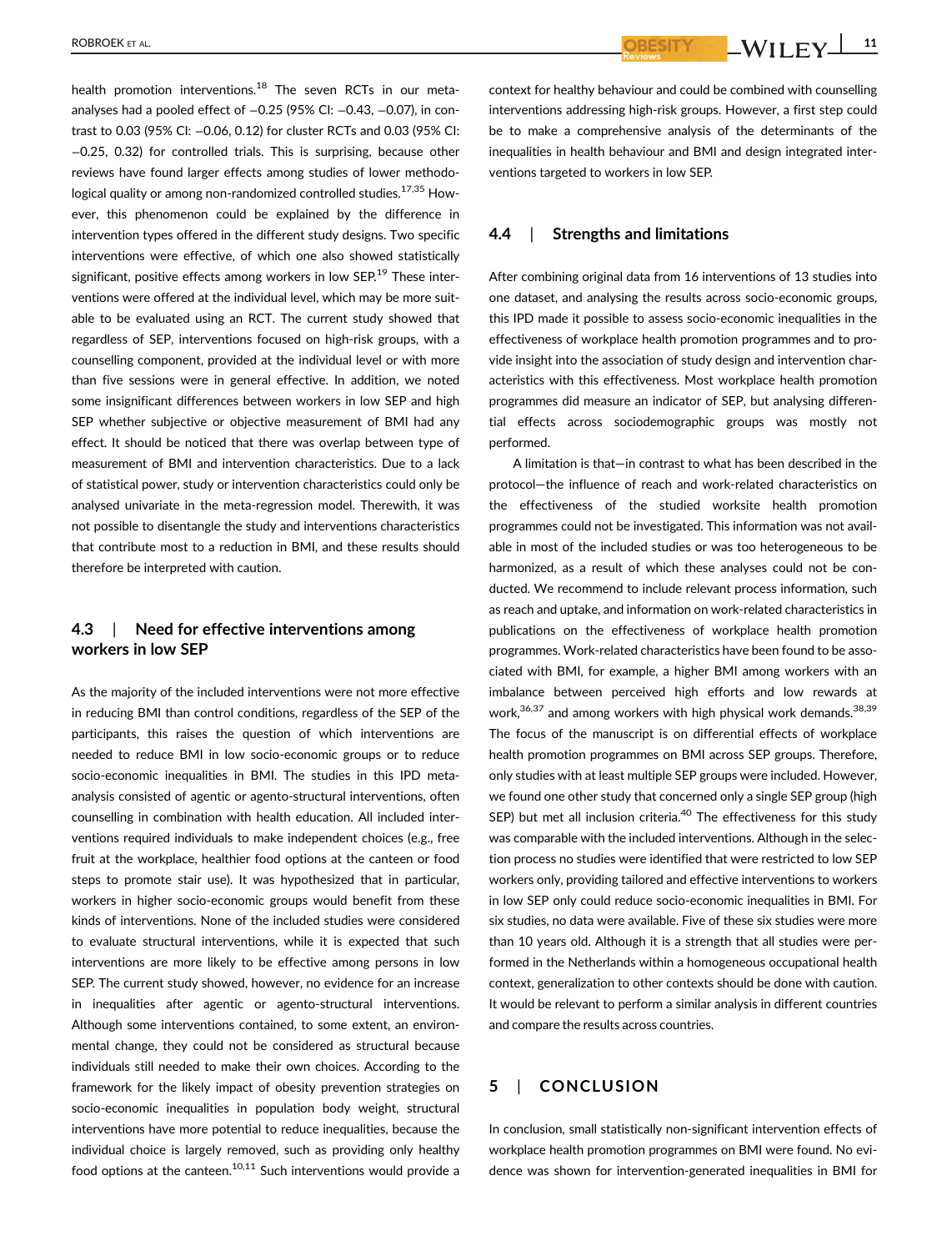**12 WILEY OBESITY Letter AL.** ROBROEK ET AL.

workplace health promotion programmes. These findings are in line with previous studies showing no differential effectiveness on BMI across socio-economic groups. Interventions evaluated within an RCT, agentic interventions, interventions focusing on high-risk groups, with counselling components, more than five sessions or being offered at the individual level did statistically significantly reduce BMI. No evidence was found for intervention-generated SEP inequalities in BMI.

## **ACKNOWLEDGEMENTS**

We would like to thank all researchers who contributed by sharing their original data. We would like to thank Daan Nieboer for his advice concerning statistics.

This project is made possible by the Netherlands Organisation for Health Research and Development (ZonMw); project number 531001411.

### **CONFLICT OF INTEREST**

The institutions of the authors received one grant from Netherlands Organisation for Health Research and Development (ZonMw) during the conduct of the study. Prof. Dr. A. J. van der Beek reports personal fees from spin-off company Evalua Nederland B.V. and grants from Dutch National Social Security Agency outside the submitted work.

### **ORCID**

*Suzan J.W. Robroek* <https://orcid.org/0000-0002-9427-9676>

#### **REFERENCES**

- 1. Roskam AJR, Kunst AE, Van Oyen H, et al. Comparative appraisal of educational inequalities in overweight and obesity among adults in 19 European countries. *Int J Epidemiol*. 2010;39(2):392-404.
- 2. Giskes K, Avendano M, Brug J, Kunst AE. A systematic review of studies on socioeconomic inequalities in dietary intakes associated with weight. *Obes Rev*. 2010;11(6):413-429.
- 3. Beenackers MA, Kamphuis CB, Giskes K, et al. Socioeconomic inequalities in occupational, leisure-time, and transport related physical activity among European adults: a systematic review. *Int J Behav Nutr Phys Act*. 2012;9(1):1-23.
- 4. O'Neill J, Tabish H, Welch V, et al. Applying an equity lens to interventions: using PROGRESS ensures consideration of socially stratifying factors to illuminate inequities in health. *J Clin Epidemiol*. 2014; 67(1):56-64.
- 5. Beauchamp A, Backholer K, Magliano D, Peeters A. The effect of obesity prevention interventions according to socioeconomic position: a systematic review. *Obes Rev*. 2014;15(7):541-554.
- 6. Lorenc T, Petticrew M, Welch V, Tugwell P. What types of interventions generate inequalities? Evidence from systematic reviews. *J Epidemiol Community Health*. 2013;67(2):190-193.
- 7. Boelsen-Robinson T, Peeters A, Beauchamp A, Chung A, Gearon E, Backholer K. A systematic review of the effectiveness of whole-ofcommunity interventions by socioeconomic position. *Obes Rev*. 2015; 16(9):806-816.
- 8. Magnée T, Burdorf A, Brug J, et al. Equity-specific effects of 26 Dutch obesity-related lifestyle interventions. *Am J Prev Med*. 2013;44(6): e61-e70.
- 9. McGill R, Anwar E, Orton L, et al. Are interventions to promote healthy eating equally effective for all? Systematic review of socioeconomic inequalities in impact. *BMC Public Health*. 2015;15(1):1-15.
- 10. Olstad DL, Teychenne M, Minaker LM, et al. Can policy ameliorate socioeconomic inequities in obesity and obesity-related behaviours? A systematic review of the impact of universal policies on adults and children. *Obes Rev*. 2016;17(12):1198-1217.
- 11. Backholer K, Beauchamp A, Ball K, et al. A framework for evaluating the impact of obesity prevention strategies on socioeconomic inequalities in weight. *Am J Public Health*. 2014;104(10):e43-e50.
- 12. Proper KI, van Oostrom SH. The effectiveness of workplace health promotion interventions on physical and mental health outcomes—a systematic review of reviews. *Scand J Work Environ Health*. 2019; 45(6):546-559.
- 13. Montano D, Hoven H, Siegrist J. A meta-analysis of health effects of randomized controlled worksite interventions: does social stratification matter? *Scand J Work Environ Health*. 2014;40(3):230-234.
- 14. Cairns JM, Bambra C, Hillier-Brown FC, Moore HJ, Summerbell CD. Weighing up the evidence: a systematic review of the effectiveness of workplace interventions to tackle socio-economic inequalities in obesity. *J Public Health*. 2015;37(4):659-670.
- 15. Van de Ven D, Robroek SJW, Burdorf A. Are workplace health promotion programmes effective for all socioeconomic groups? *Occup Environ Med*. 2020. [Epub ahead of print]
- 16. Oude Hengel KM, Coenen P, Robroek SJW, et al. Socioeconomic inequalities in reach, compliance and effectiveness of lifestyle interventions among workers: protocol for an individual participant data meta-analysis and equity-specific reanalysis. *BMJ Open*. 2019;9(2): e025463.
- 17. Rongen A, Robroek SJW, Van Lenthe FJ, Burdorf A. Workplace health promotion: a meta-analysis of effectiveness. *Am J Prev Med*. 2013; 44(4):406-415.
- 18. Verweij LM, Coffeng J, van Mechelen W, Proper KI. Meta-analyses of workplace physical activity and dietary behaviour interventions on weight outcomes. *Obes Rev*. 2011;12(6):406-429.
- 19. Groeneveld IF, Proper KI, van der Beek AJ, van Mechelen W. Sustained body weight reduction by an individual-based lifestyle intervention for workers in the construction industry at risk for cardiovascular disease: results of a randomized controlled trial. *Prev Med*. 2010;51(3-4):240-246.
- 20. Viester L, Verhagen EALM, Bongers PM, van der Beek AJ. Effectiveness of a worksite intervention for male construction workers on dietary and physical activity Behaviors, body mass index, and health outcomes: results of a randomized controlled trial. *Am J Health Promot*. 2018;32(3):795-805.
- 21. Coffeng JK, Boot CR, Duijts SF, Twisk JW, van Mechelen W, Hendriksen IJ. Effectiveness of a worksite social & physical environment intervention on need for recovery, physical activity and relaxation; results of a randomized controlled trial. *PLoS One*. 2014;9(12): e114860.
- 22. van Wier MF, Dekkers JC, Hendriksen IJ, et al. Effectiveness of phone and e-mail lifestyle counseling for long term weight control among overweight employees. *J Occup Environ Med*. 2011;53(6):680-686.
- 23. Houkes I, de Rijk A, Rooijackers B, Mulder M, Koster A, Horstman K. *Naar een sociale ecologie van duurzame inzetbaarheid*. Maastricht: Maastricht University; 2015.
- 24. van Berkel J, Boot CR, Proper KI, Bongers PM, van der Beek AJ. Effectiveness of a worksite mindfulness-based multi-component intervention on lifestyle behaviors. *Int J Behav Nutr Phys Act*. 2014; 11(1):9.
- 25. Slootmaker SM, Chinapaw MJ, Schuit AJ, Seidell JC, Van Mechelen W. Feasibility and effectiveness of online physical activity advice based on a personal activity monitor: randomized controlled trial. *J Med Internet Res*. 2009;11(3):e27.
- 26. Strijk JE, Proper KI, van der Beek AJ, van Mechelen W. A worksite vitality intervention to improve older workers' lifestyle and vitalityrelated outcomes: results of a randomised controlled trial. *J Epidemiol Community Health*. 2012;66(11):1071-1078.